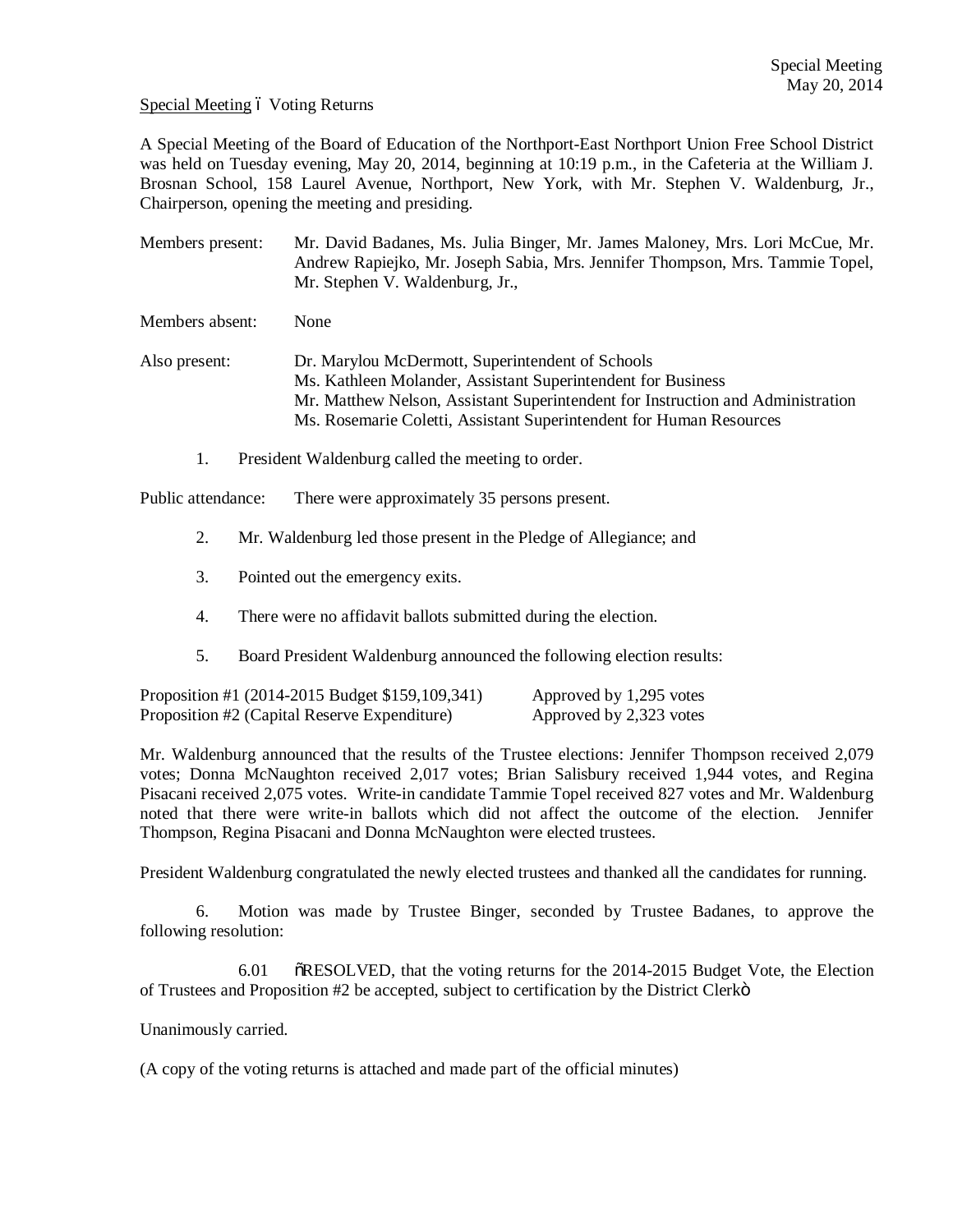There being no further business to discuss, motion was made by Trustee Rapiejko, seconded by Trustee McCue, to adjourn the meeting.

Unanimously carried.

At 10:23 p.m. the Chair declared the meeting adjourned.

 Beth M. Nystrom District Clerk

\_\_\_\_\_\_\_\_\_\_\_\_\_\_\_\_\_\_\_\_\_\_\_\_\_\_\_\_\_\_\_\_\_\_\_\_\_\_\_\_

bmn